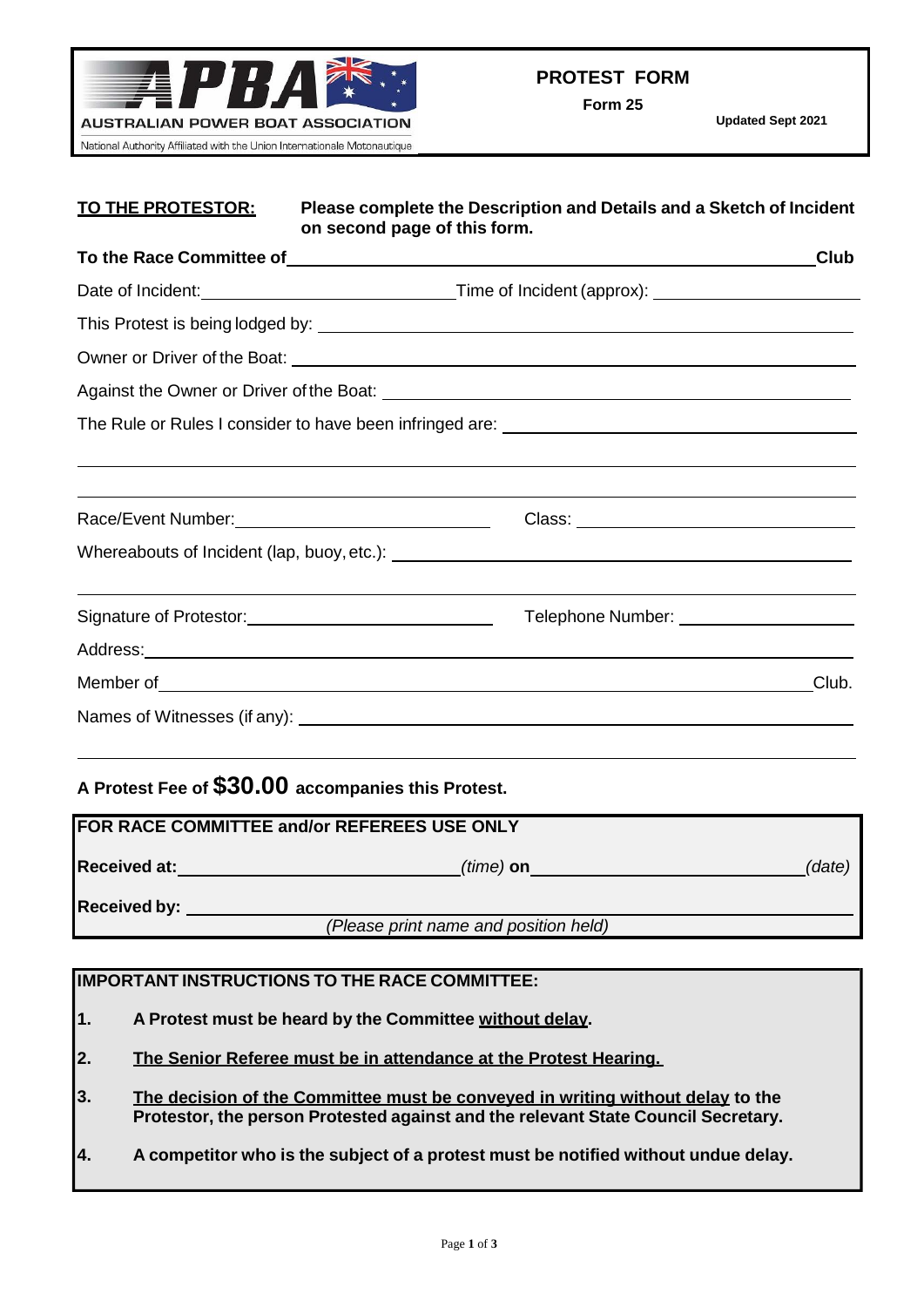

**Form 25**

**Updated Sept 2021**

National Authority Affiliated with the Union Internationale Motonautique

## **DESCRIPTION and DETAILS ofthe INCIDENT** *to be completed by the Protestor*

| <b>SKETCH OF THE INCIDENT</b> Scale: 1 square = 1 Boat Length. |  |  |  |  |  | To be completed by the Protestor |  |  |  |  |
|----------------------------------------------------------------|--|--|--|--|--|----------------------------------|--|--|--|--|
|                                                                |  |  |  |  |  |                                  |  |  |  |  |
|                                                                |  |  |  |  |  |                                  |  |  |  |  |
|                                                                |  |  |  |  |  |                                  |  |  |  |  |
|                                                                |  |  |  |  |  |                                  |  |  |  |  |
|                                                                |  |  |  |  |  |                                  |  |  |  |  |
|                                                                |  |  |  |  |  |                                  |  |  |  |  |
|                                                                |  |  |  |  |  |                                  |  |  |  |  |
|                                                                |  |  |  |  |  |                                  |  |  |  |  |
|                                                                |  |  |  |  |  |                                  |  |  |  |  |
|                                                                |  |  |  |  |  |                                  |  |  |  |  |
|                                                                |  |  |  |  |  |                                  |  |  |  |  |
|                                                                |  |  |  |  |  |                                  |  |  |  |  |